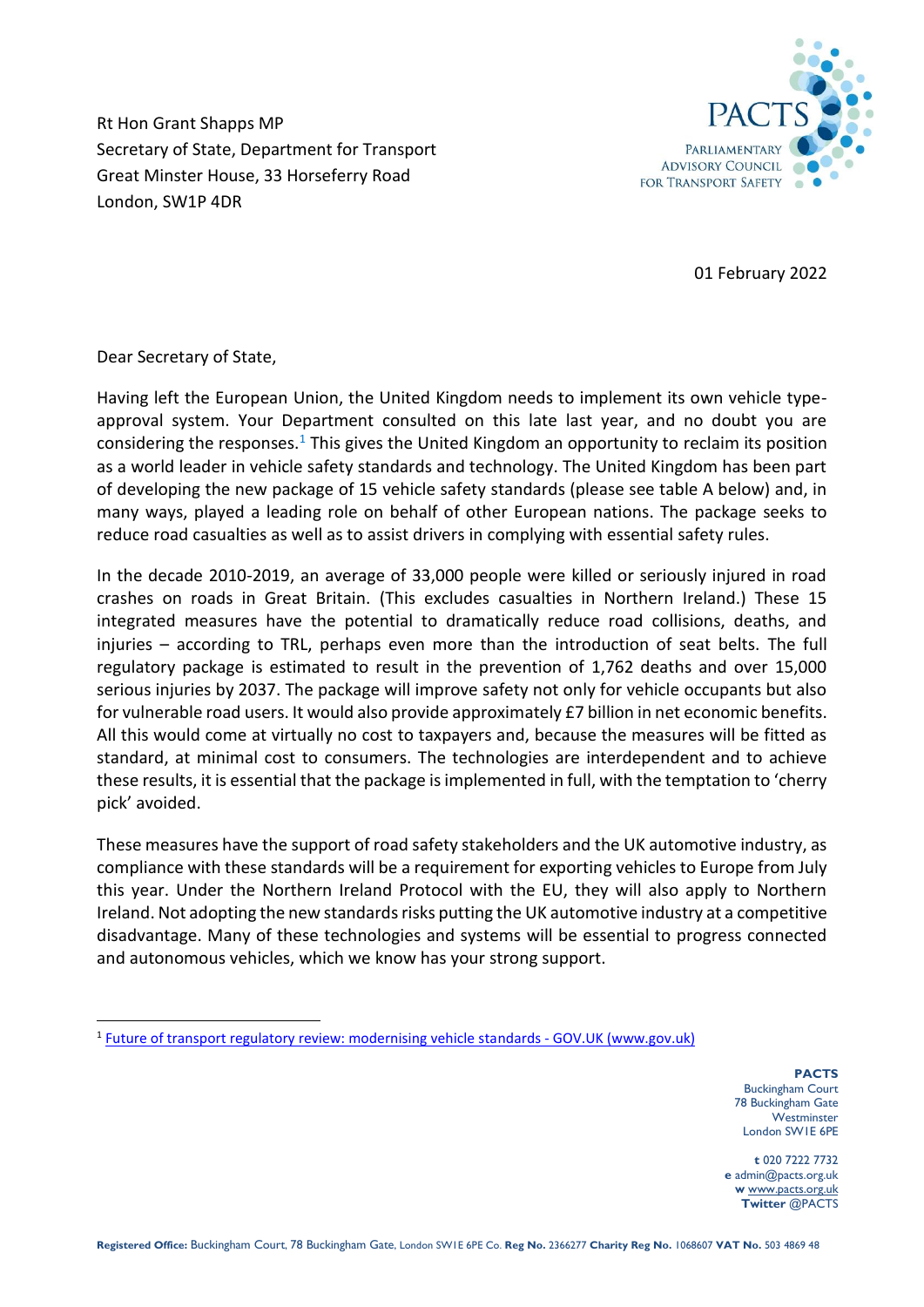We know you are committed to reducing casualties on UK roads, as demonstrated recently by your decisions on smart motorways and your commitment to publishing a new strategic framework for road safety. We firmly believe that adopting this set of standards in their entirety is the single most important thing you can do now to reduce deaths and injuries on UK roads. We kindly urge you to act swiftly for the safety of all road users and to re-establish the UK as the global leader in road safety.

Yours sincerely

| Sir Peter Bottomley             | Conservative             | Current Chairperson - All Party Parliamentary Group<br>for Transport Safety.                          |               |
|---------------------------------|--------------------------|-------------------------------------------------------------------------------------------------------|---------------|
|                                 |                          | Parliamentary Under-Secretary<br>(Department for Transport)                                           | 1986 - 1989   |
| Rt Hon. the Baroness Hayman GBE | Crossbench               | Parliamentary Under-Secretary of State<br>(Department for Environment,<br>Transport, and the Regions) | 1997 - 1998   |
| Rt Hon. the Lord Whitty         | Labour                   | Parliamentary Under-Secretary of State<br>for Roads.                                                  | 1998 - 2001   |
| Jim Fitzpatrick                 | Labour                   | Parliamentary Under-Secretary<br>(Department for Transport)                                           | 2007 - 2009   |
| Paul Clark                      | Labour                   | Parliamentary Under-Secretary<br>(Department for Transport)                                           | $2008 - 2010$ |
| Norman Baker                    | <b>Liberal Democrats</b> | Parliamentary Under-Secretary<br>(Department for Transport) (Regional<br>and Local Transport)         | 2010 - 2013   |

*Sent by PACTS which provides the secretariat to APPG for Transport Safety.*